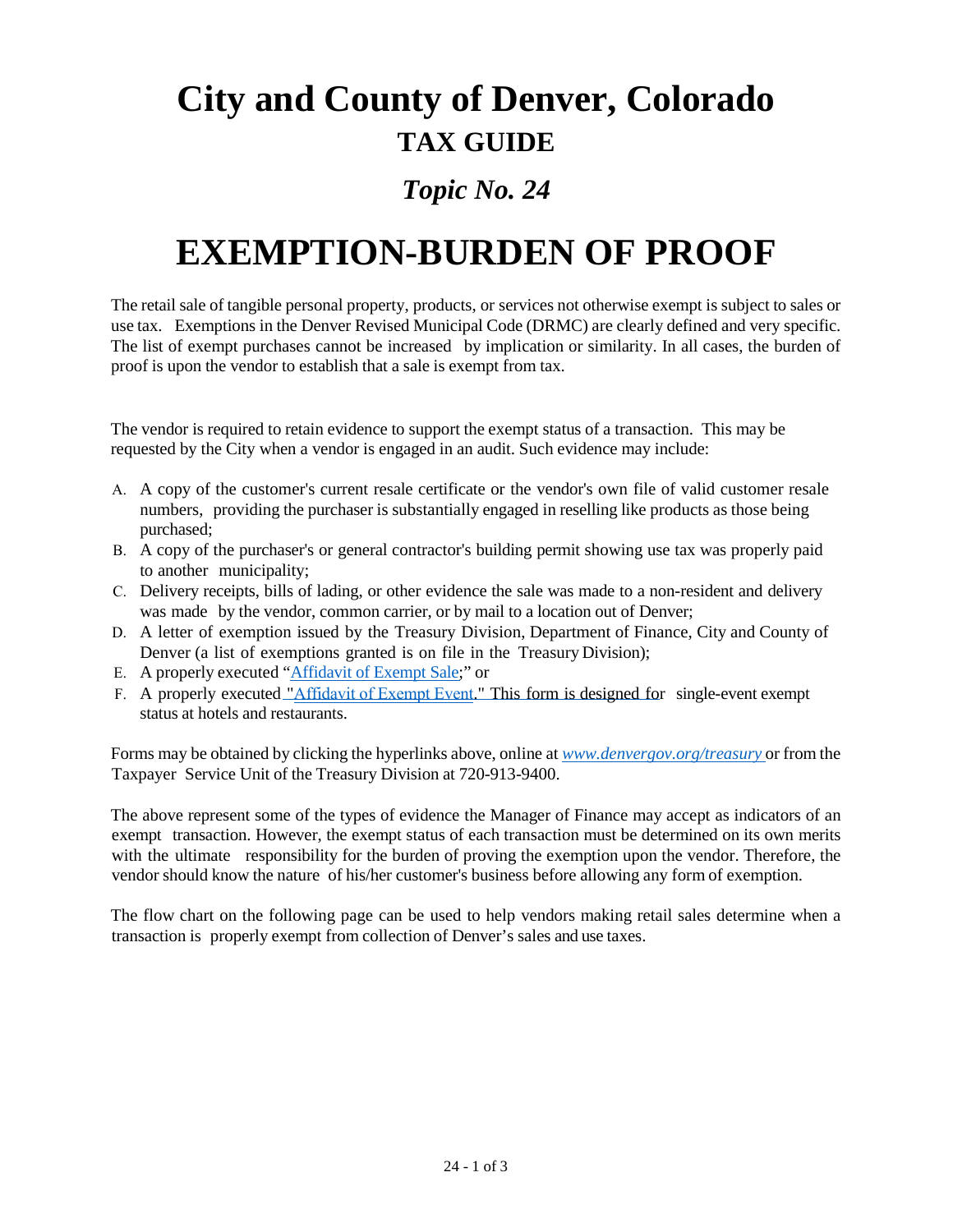### **Does the sale qualify to be purchased tax free for resale?**